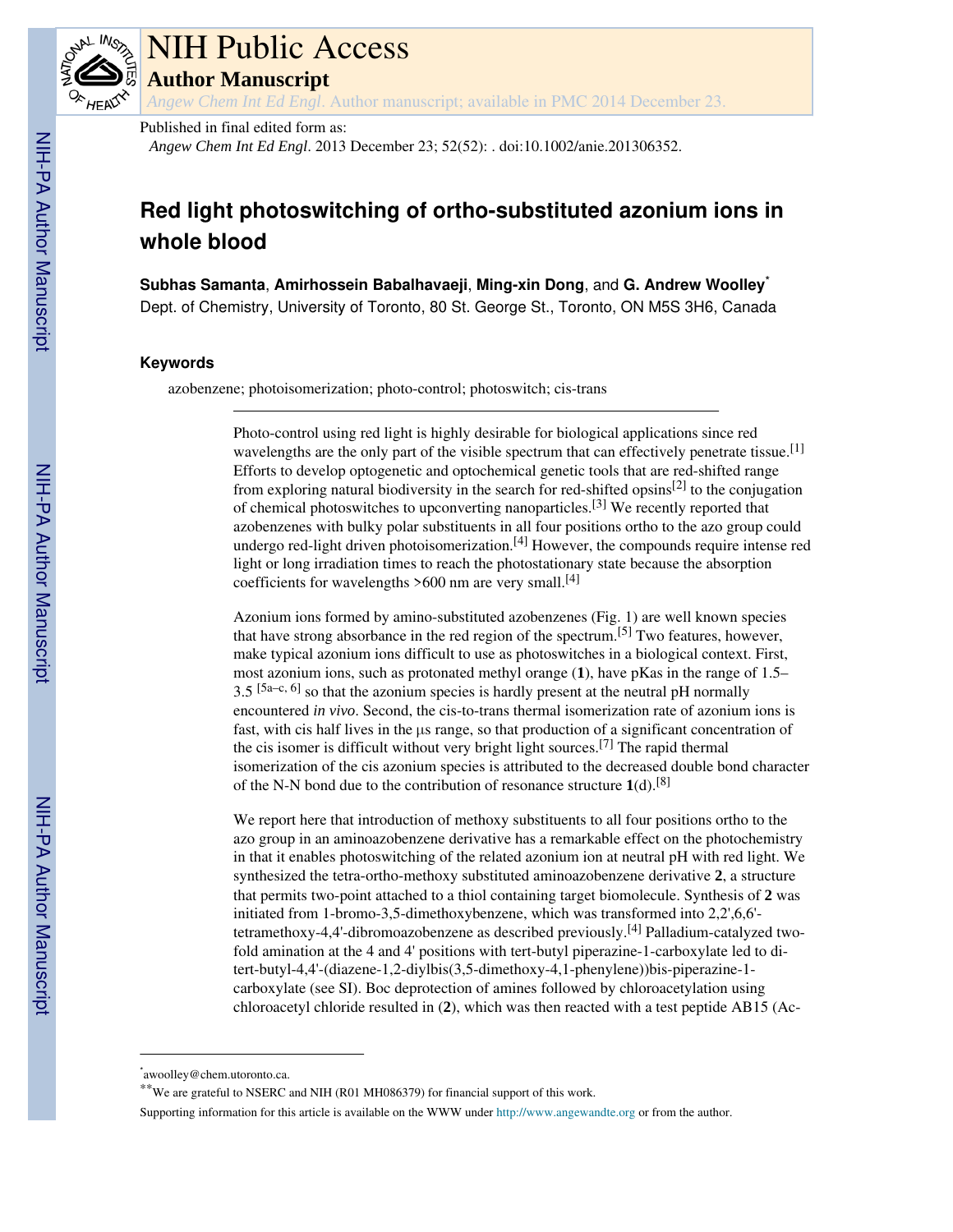WGCAEAAAREAAAREAACRQ-NH2) having Cys residues at *i* and *i*+*15* positions.[9] Attachment to a peptide ensures water solubility and prevents self-association of the dye as well as mimicking the target environment for the photoswitch. Azobenzene derivatives attached as cross-linkers to peptides and proteins have been used to drive conformational and functional changes in a variety of targets.[1a, 10]

Figure 2 shows UV-Vis spectra in the range pH 5–9 of **2** and **3** (the non-methoxy substituted counterpart[9]) in their trans states after attachment to AB15. For the tetra-ortho-methoxy substituted compound **2**, the azonium ion ( $\lambda_{\text{max}} = 560 \text{ nm}$ ) is produced with an apparent pKa of 7.2. The corresponding non-ortho-substituted species **3** does not become protonated in this pH range (Fig. 2b). The azonium ion of **3** is only seen below pH 3 (Fig. S1).

Irradiation of the azonium peak of **2** cross-linked to AB15 at pH 7.5 with red light (635 nm, 80 mW/cm<sup>2</sup>) produces a marked photochromism (Fig. 3a). The strong absorbance of the azonium species (~20,000 M<sup>-1</sup>cm<sup>-1</sup> at 600 nm, pH 7.0, see SI) results in rapid (~1s) production of the photostationary state (Fig. 3b). After removing the red light irradiation, the dark state spectrum recovers thermally in a monoexponential manner with a half-life of  $\sim$ 10 s at pH 7.5 (Fig. 3b). This process can be repeated over many cycles with no apparent photobleaching (Fig. 3c).

The thermal isomerization of methyl orange (**1**) has been studied in detail using laser flash photolysis techniques by Barra, Sanchez and colleagues.[7] These authors observed halflives for thermal recovery via the azonium ion on the order of 2–3 μs. Thus, under comparable conditions, the thermal recovery rate of  $2$  is  $\sim$  10<sup>6</sup> times slower. The consequence of this dramatically slowed thermal isomerization rate is that substantial populations of the thermally less stable cis species can be produced by red LED illumination under physiological conditions.

In an effort to understand the remarkable behaviour of **2**, we carried out DFT (B3LYP, 6–  $311++G(d,p)$ ) calculations to find minimum energy structures (See SI). We used piperidino analogues of **2** to simplify the calculations. As shown in Fig. 4, the neutral species **2a** is nonplanar (Fig. 4a) with substantial twisting of the rings as was observed in X-ray crystal structures of other neutral tetra-orthomethoxy species reported earlier.<sup>[4]</sup> Calculations predict the azonium species **2**(c/d), however, is planar (Fig. 4b). Planarity facilitates resonance stabilization and H-bonding interactions as diagrammed in Fig. 4c. The presence of an H-bond as diagrammed in Fig. 4b was confirmed by an atoms-in-molecules analysis<sup>[11]</sup>(see SI). Stabilization of azonium species by a single ortho substituent capable of H-bonding has been reported previously.[12] In **2**, however, these effects apparently raise the  $pKa$  by  $\sim$  4–5 pH units (compared to 3), so that the azonium species is the dominant species at physiological pHs.

The red light induced photochromism observed (Fig. 3) implies the trans azonium species can absorb red light and isomerize to produce a cis species that has a lower absorbance coefficient. Figure 5 shows calculated minimum energy structures for the protonated and neutral cis species (Fig. 5a,b). Unlike the trans azonium species, the proton on the azo moiety of the cis azonium ion is too far from the ortho methoxy substituents to form an effective H-bond, suggesting the pKa of the cis azonium species is lower than the trans. DFT calculations also indicate the proton affinity of the cis isomer is lower than the trans (see SI). Thus, photoisomerization to the cis azonium species may be accompanied by conversion to the neutral cis state. Time-dependent DFT calculations predict that both neutral and protonated cis species have lower absorbance coefficients in the red region than the trans azonium ion (see SI).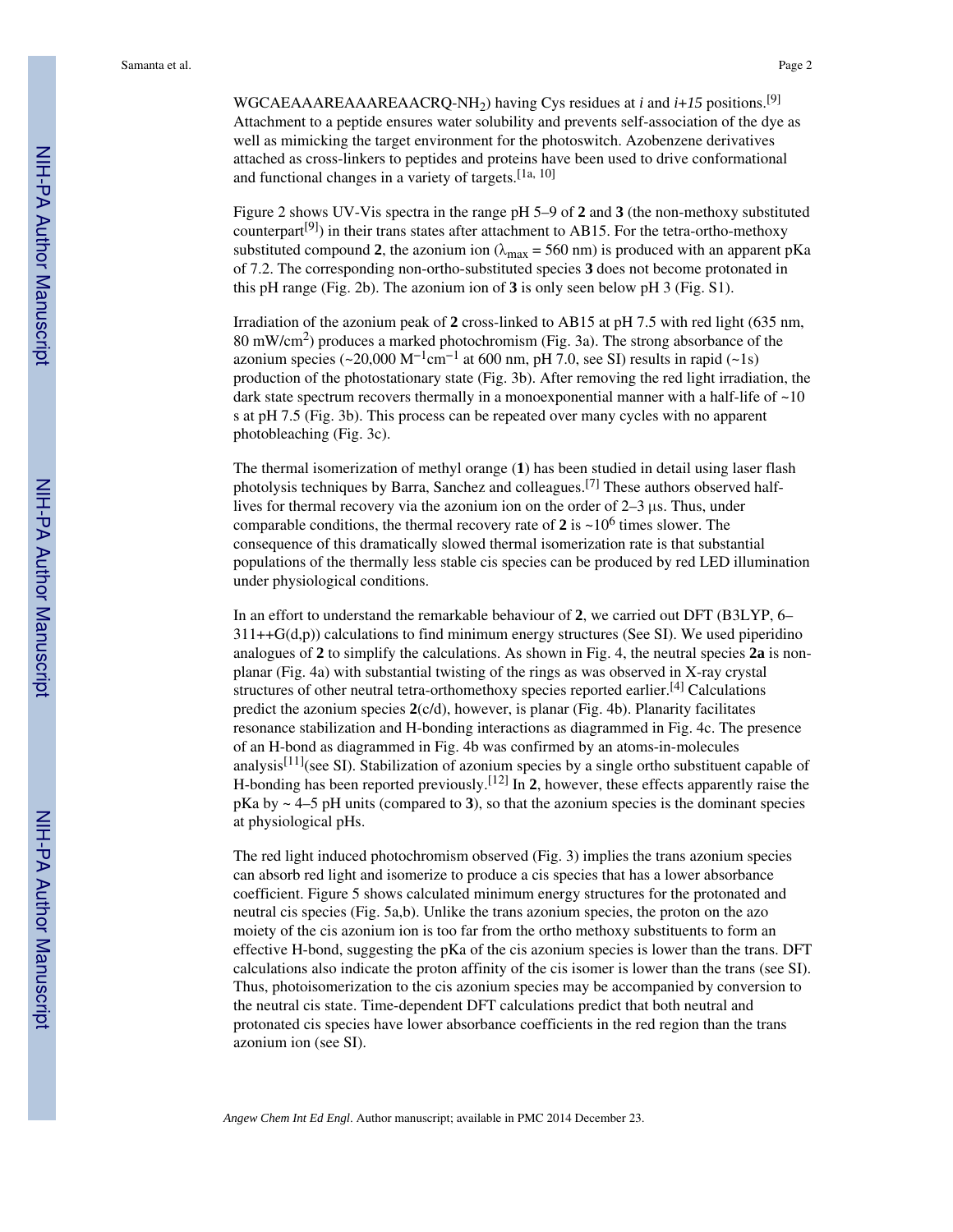A neutral cis isomer would be expected to undergo thermal relaxation to the trans state much more slowly than the cis azonium species.<sup>[7–8]</sup> We measured the rate of thermal recovery as a function of pH (Fig. 5c) and found a sigmoidal dependence to the observed rate constant. This behavior is consistent with the simple kinetic scheme shown in Fig. 5d in which protonation/deprotonation rates are fast compared to rates of thermal relaxation and the neutral cis species undergoes relaxation  $(k_n) \sim 1000$  times more slowly than the cis azonium ion ( $k_{az}$ ). From these data the cis azonium ion is estimated to have a pKa of 5.7, lower by 1.5 pH units than the trans azonium ion. The million fold decrease in the rate of thermal relaxation of **2** compared to typical azonium ions therefore appears due to two factors, (i) an intrinsic effect of the tetra-ortho substitution pattern on the thermal barrier, and (ii) deprotonation accompanying conversion to the cis isomer at physiological pHs.

Red light has significantly higher penetration through biological tissue than other parts of the visible spectrum primarily because wavelengths >~600 nm can avoid absorbance by hemoglobin.[13] To test directly the possibility of using **2** as a photoswitch for controlling conformational changes and ultimately bioactivity *in vivo*, we mixed **2**-crosslinked peptide directly with whole blood. The azonium absorption band extends beyond the hemoglobin absorbance (Fig. 6a). Irradiation of the sample at 635 nm produced photoswitching that was stable for at least 12 h (Fig. 6b).

The tetra-ortho-methoxy substitution pattern could be used to develop a class of azo compounds whose isomerization can be triggered by long wavelength light. Azonium species are known with absorbance maxima  $>660$  nm  $[5b, 5d]$  and with further tuning of the pKa difference between cis and trans isomers, azo compounds might be developed for manipulating biomolecules *in vivo* with near infrared light. As might be anticipated based on previous work, $[4]$  there is some sensitivity to reduction by high concentrations of glutathione, however (the compound is reduced by 10 mM GSH with a half-life of  $\sim$ 1.4 h, see SI), so that use may be restricted to extracellular and/or oxidizing environments *in vivo*. For example, blood-borne peptide hormones and growth factors could be coupled to an azonium based photoswitch and manipulated non-invasively with a high degree of spatiotemporal control.

# **Experimental Section**

The peptide AB15 was prepared using standard Fmoc-based solid-phase synthetic methods. Intramolecular cross-linking of cysteine residues on AB15 with (**2**) (freshly prepared, see details in the SI) was performed in 50% DMSO as follows: a solution of 0.5 mM peptide (freshly purified) and 2 mM cross-linker **2** in 50 mM Tris buffer at pH 8 was stirred at 40°C under a nitrogen atmosphere for 16–20 h. The completion of the reaction was judged by MALDI mass spectra. The reaction was dried under high vacuum, and the cross-linked peptide was purified by reverse-phase HPLC on a semipreparative RX-C8 column (Zorbax, 9.4 mm ID  $\times$  255 mm) with a linear gradient of 10–65% acetonitrile/water (containing 0.1%) trifluoroacetic acid) over a period of 25 min. Cross-linked AB15 was eluted at 47% acetonitrile. ESI-MS: m/z calcd for  $C_{114}H_{173}N_{38}O_{34}S_2$ : 2683.9 [M+], obs'd 2682.4

# **Supplementary Material**

Refer to Web version on PubMed Central for supplementary material.

# **References**

[1]. (a) Szymanski W, Beierle JM, Kistemaker HA, Velema WA, Feringa BL. Chem. Rev. 2013(b) Shcherbo D, Shemiakina, Ryabova AV, Luker KE, Schmidt BT, Souslova EA, Gorodnicheva

*Angew Chem Int Ed Engl*. Author manuscript; available in PMC 2014 December 23.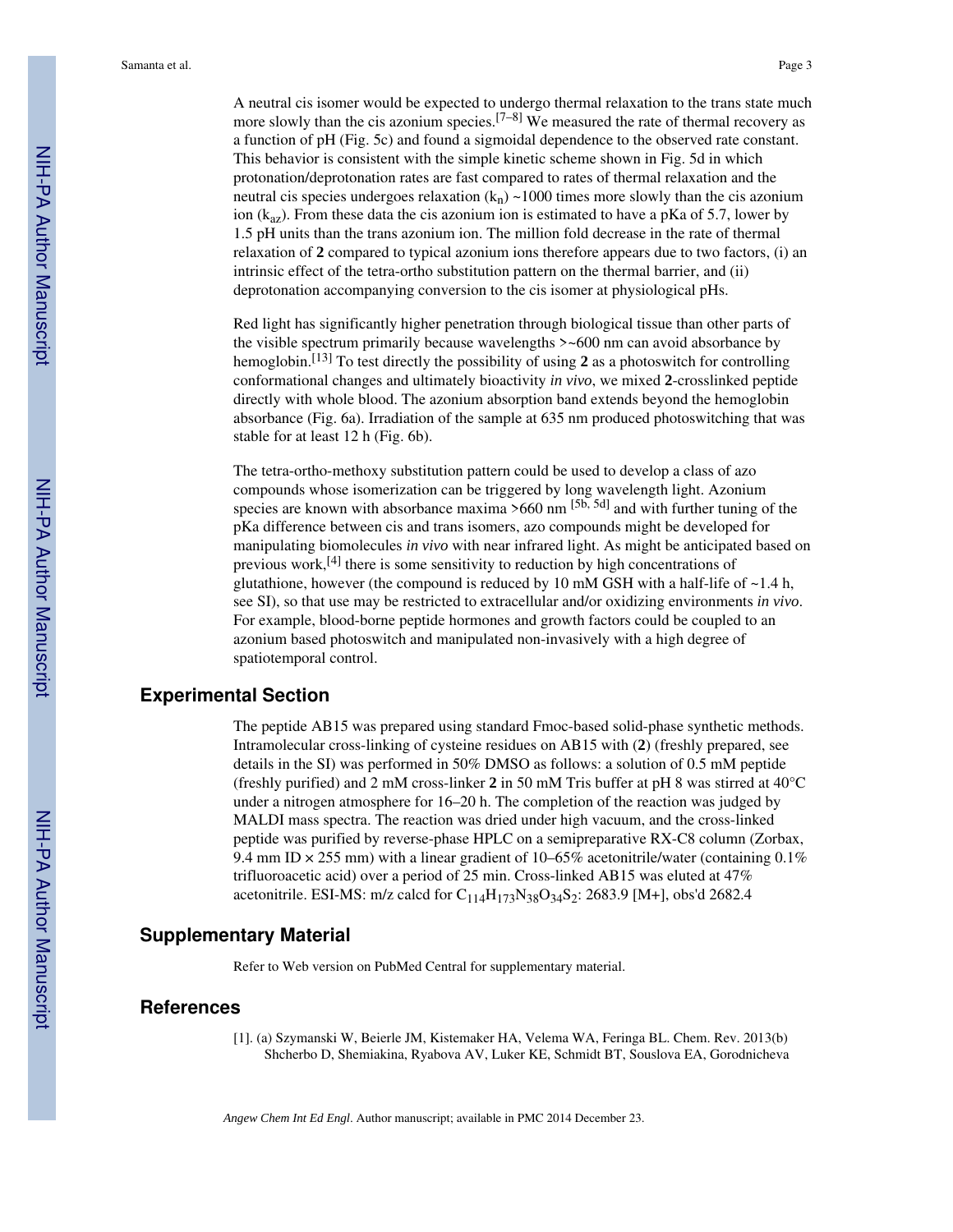TV, Strukova L, Shidlovskiy KM, Britanova OV, Zaraisky AG, Lukyanov KA, Loschenov VB, Luker GD, Chudakov DM. Nat. Methods. 2010; 7:827–829. [PubMed: 20818379]

- [2]. Chow BY, Han X, Dobry AS, Qian X, Chuong AS, Li M, Henninger MA, Belfort GM, Lin Y, Monahan PE, Boyden ES. Nature. 2010; 463:98–102. [PubMed: 20054397]
- [3]. Liu J, Bu W, Pan L, Shi J. Angew. Chem. Int. Ed. Engl. 2013
- [4]. Samanta S, Beharry AA, Sadovski O, McCormick TM, Babalhavaeji A, Tropepe V, Woolley GA. J. Am. Chem. Soc. 2013; 135:9777–9784. [PubMed: 23750583]
- [5]. (a) Stoyanov S, Antonov L, Stoyanova T, Petrova V. Dyes Pigments. 1996; 32:171–185.(b) Sawicki E. J. Org. Chem. 1957; 22:1084–1088.(c) Sawicki E. J. Org. Chem. 1957; 22:621–625. (d) Yagupolskii L, Gandelsman L. J. Gen. Chem. USSR. 1965; 35:1259–1266.
- [6]. Zenhausern A, Zollinger H. Helv. Chim. Acta. 1962; 45:1890–1898.
- [7]. Sanchez AM, Barra M, de Rossi RH. J. Org. Chem. 1999; 64:1604–1609. [PubMed: 11674225]
- [8]. Azuki M, Morihashi K, Watanabe T, Takahashi O, Kikuchi O. J. Mol. Struct. Theochem. 2001; 542:255–262.
- [9]. Beharry AA, Sadovski O, Woolley GA. Org. Biomol. Chem. 2008; 6:4323–4332. [PubMed: 19005591]
- [10]. Beharry AA, Woolley GA. Chem. Soc. Rev. 2011; 40:4422–4437. [PubMed: 21483974]
- [11]. (a) Koch U, Popelier PLA. J. Phys. Chem. 1995; 99:9747–9754.(b) Fuster F, Grabowski SJ. J. Phys. Chem. A. 2011; 115:10078–10086. [PubMed: 21777012]
- [12]. (a) Gregory P, Thorp D. J. Chem. Soc. Perkin 1. 1979:1990–2000.(b) Ross WCJ, Warwick GP. J. Chem. Soc. 1956:1719–1724.
- [13]. Cheong WF, Prahl SA, Welch AJ. IEEE J. Quantum Electronics. 1990; 26:2166–2185.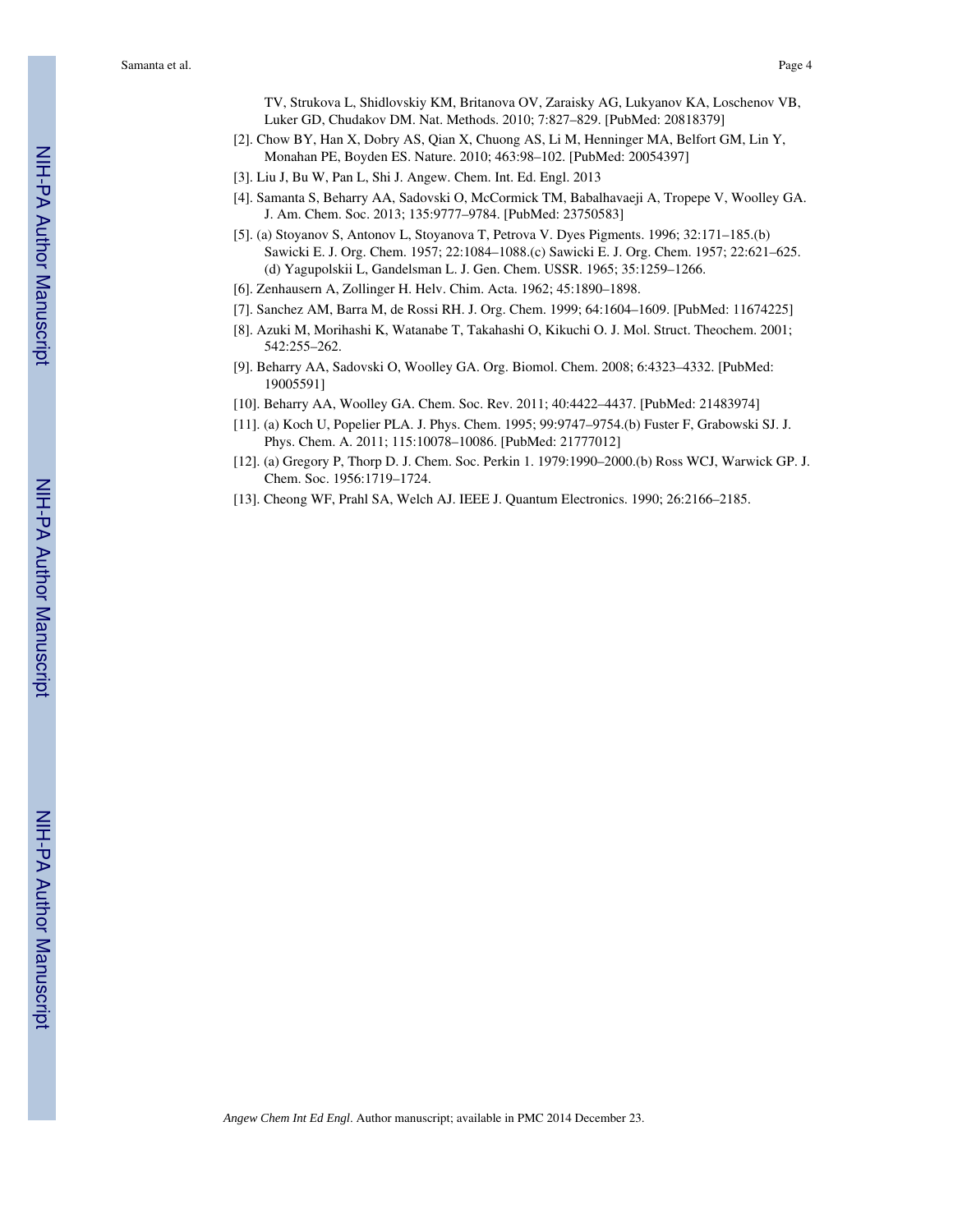

# **Figure 1.**

Neutral and protonated forms of methyl orange (**1**) and the ortho-substituted (**2**) and unsubstituted (**3**) aminoazobenzenes studied here. Di-protonated species can also form  $(see [5a])$ .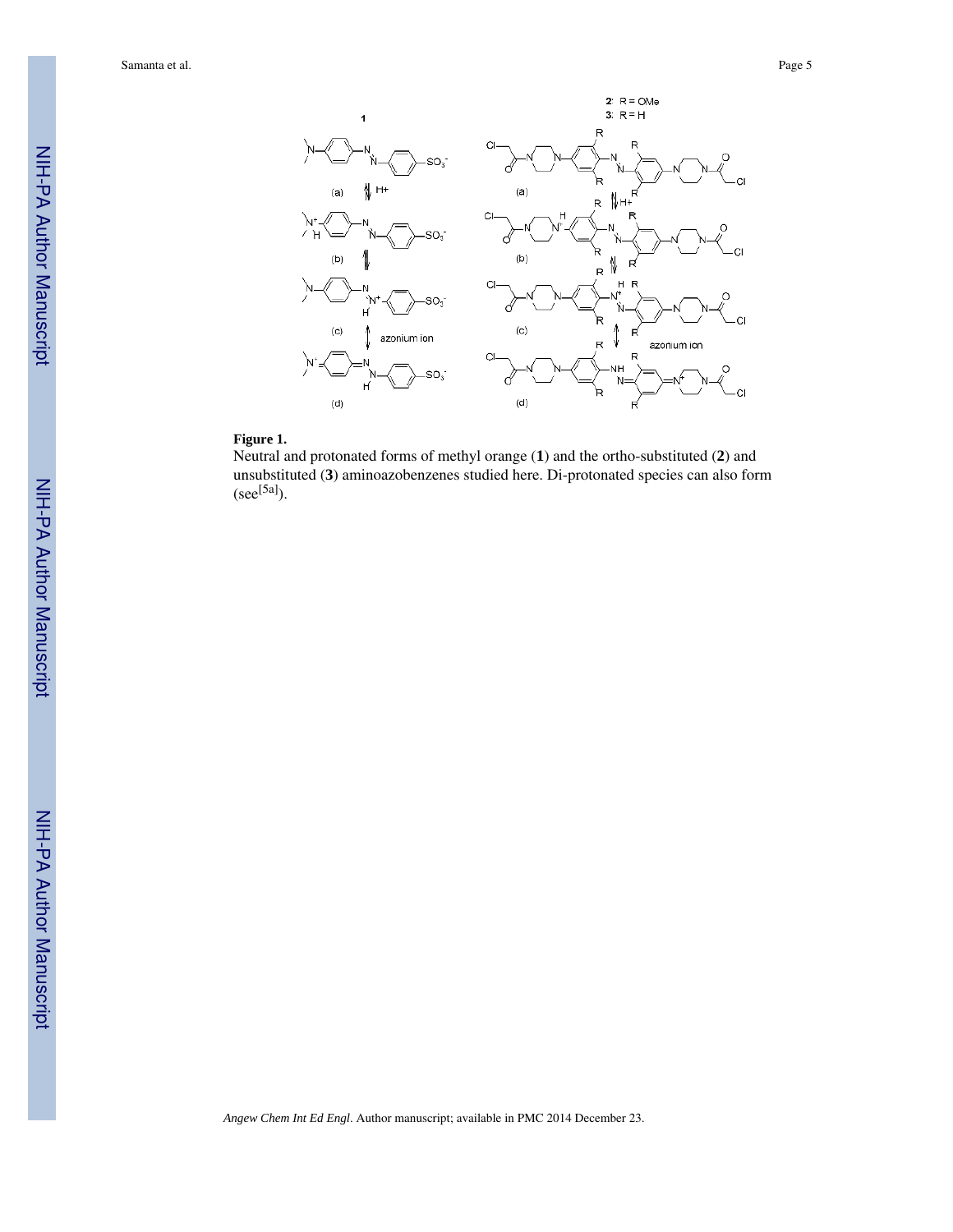

#### **Figure 2.**

UV-Vis spectra of the trans isomers of (a) **2** and (b) **3** cross-linked to the peptide AB15 in aqueous buffer at the indicated pHs (22°C).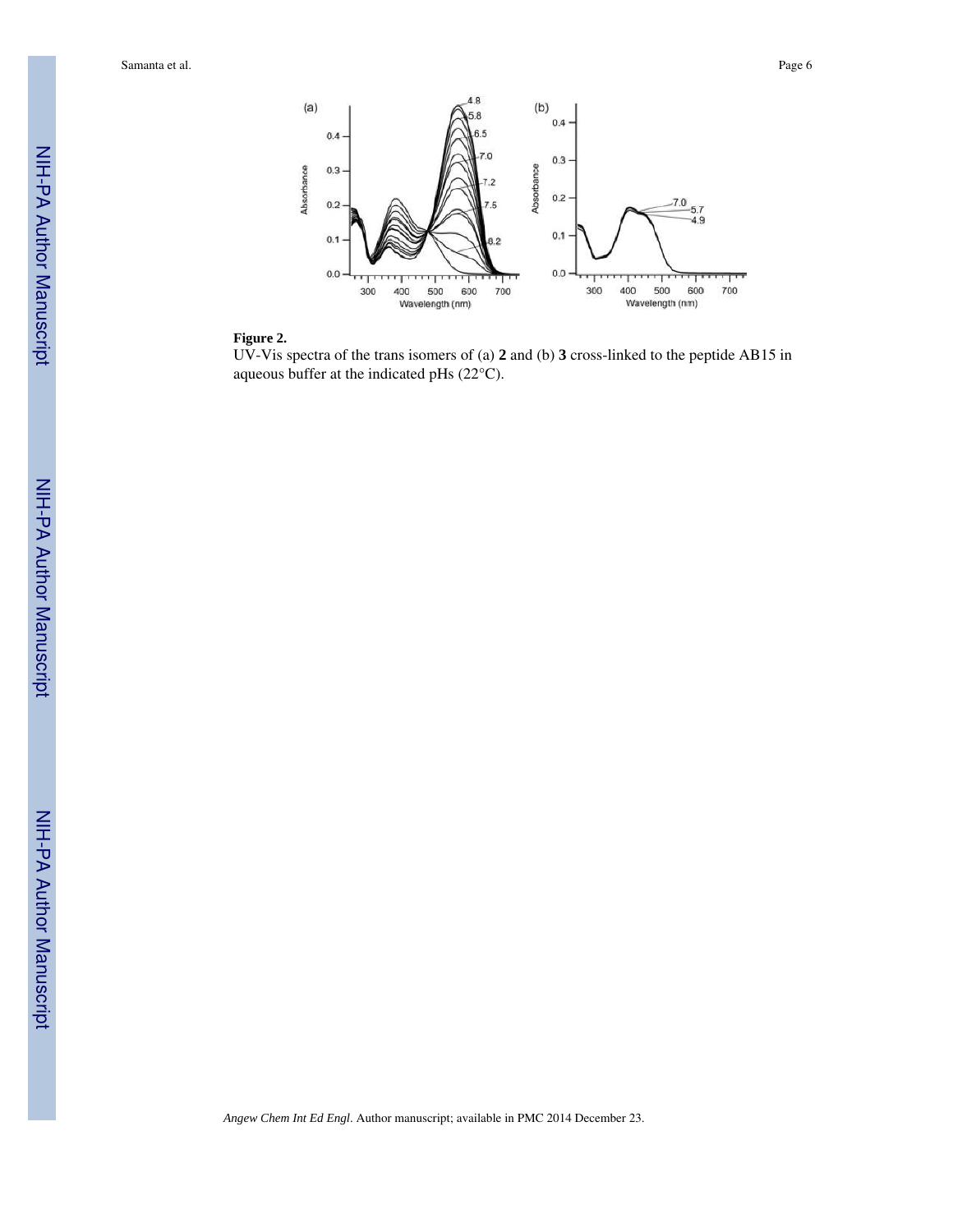

### **Figure 3.**

(a) UV-Vis spectra of **2** cross-linked to the peptide AB15: (—) dark-adapted, (---) with red light irradiation. (pH 7.5, 22°C) (b) photoisomerization under red light (indicated by the red bar) followed by thermal recovery in the dark (black bar). (c) Multiple photoswitching cycles show no evidence of photobleaching (pH 7.5, 22°C).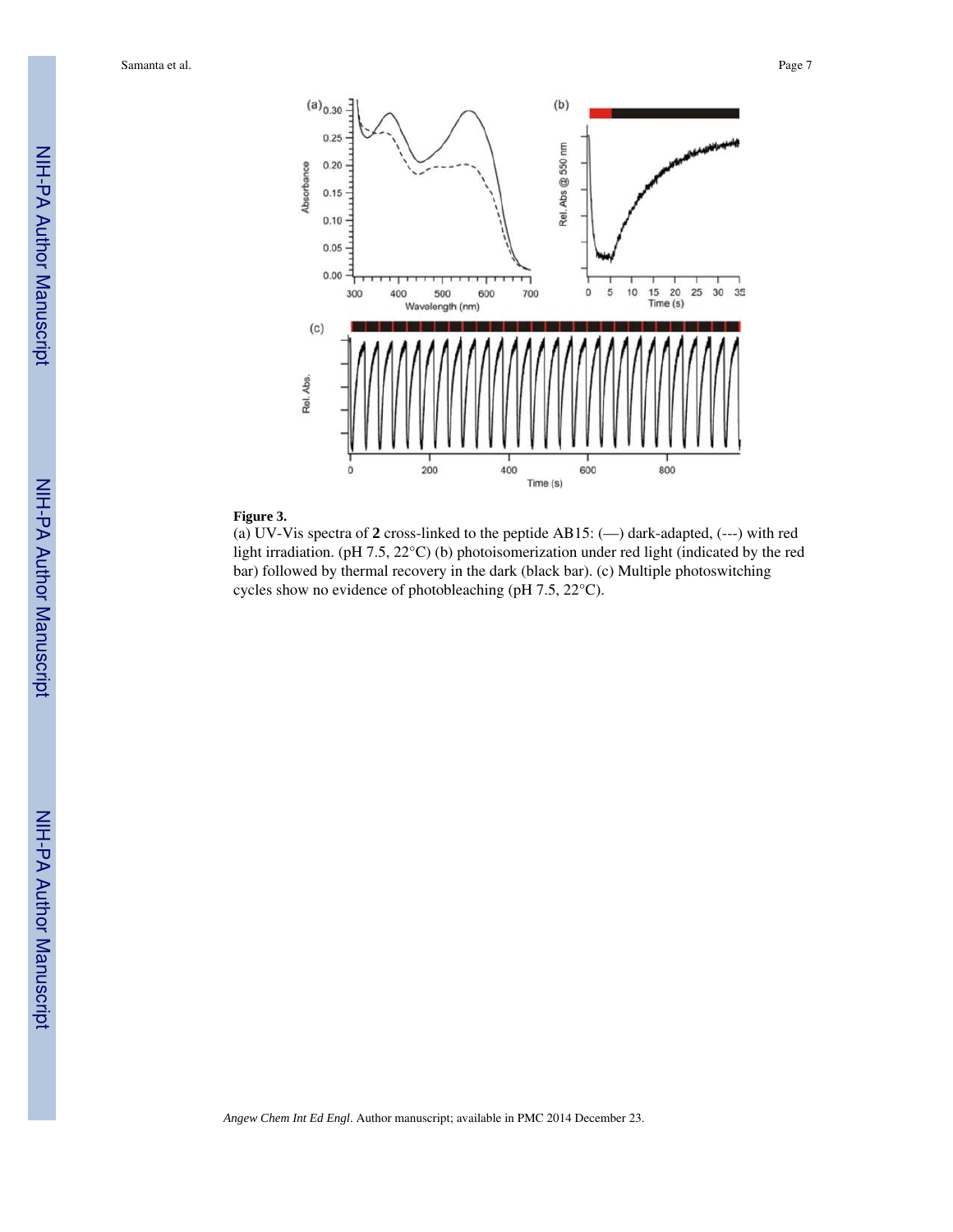

# **Figure 4.**

Calculated minimum energy structures of trans neutral (a) and protonated (b) forms of a model compound representative of **2**. (c) Resonance representations showing effects that stabilize the azonium ion.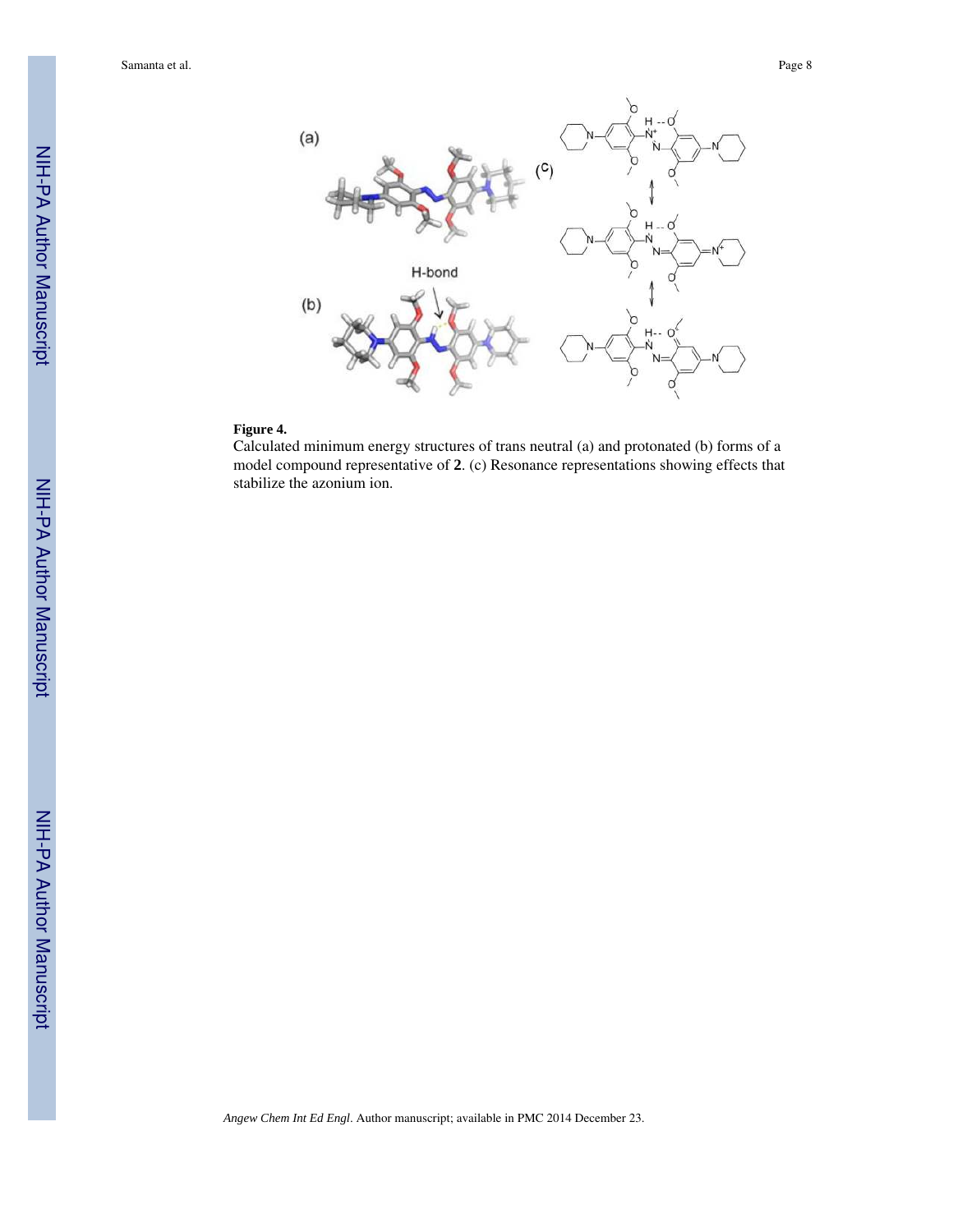



#### **Figure 5.**

Cis protonated (a) and neutral (b) forms of a model compound representative of **2**. (c) Observed rate constant for thermal relaxation as function of  $pH$ . Limiting half-lives are  $\sim$  1 min for the neutral species and  $\sim$ 100 ms for the cis azonium ion. (d) Kinetic scheme showing isomerization and protonation of **2** (R-represents the linkage to the peptide. The data in (c) are fit to the following equation:

$$
k_{obs} = k_n * \left(\frac{10^{-pKcis}}{(10^{-pH}) + (10^{-pKcis})}\right) + k_{az} * \left(\frac{10^{-pH}}{(10^{-pH}) + (10^{-pKcis})}\right)
$$